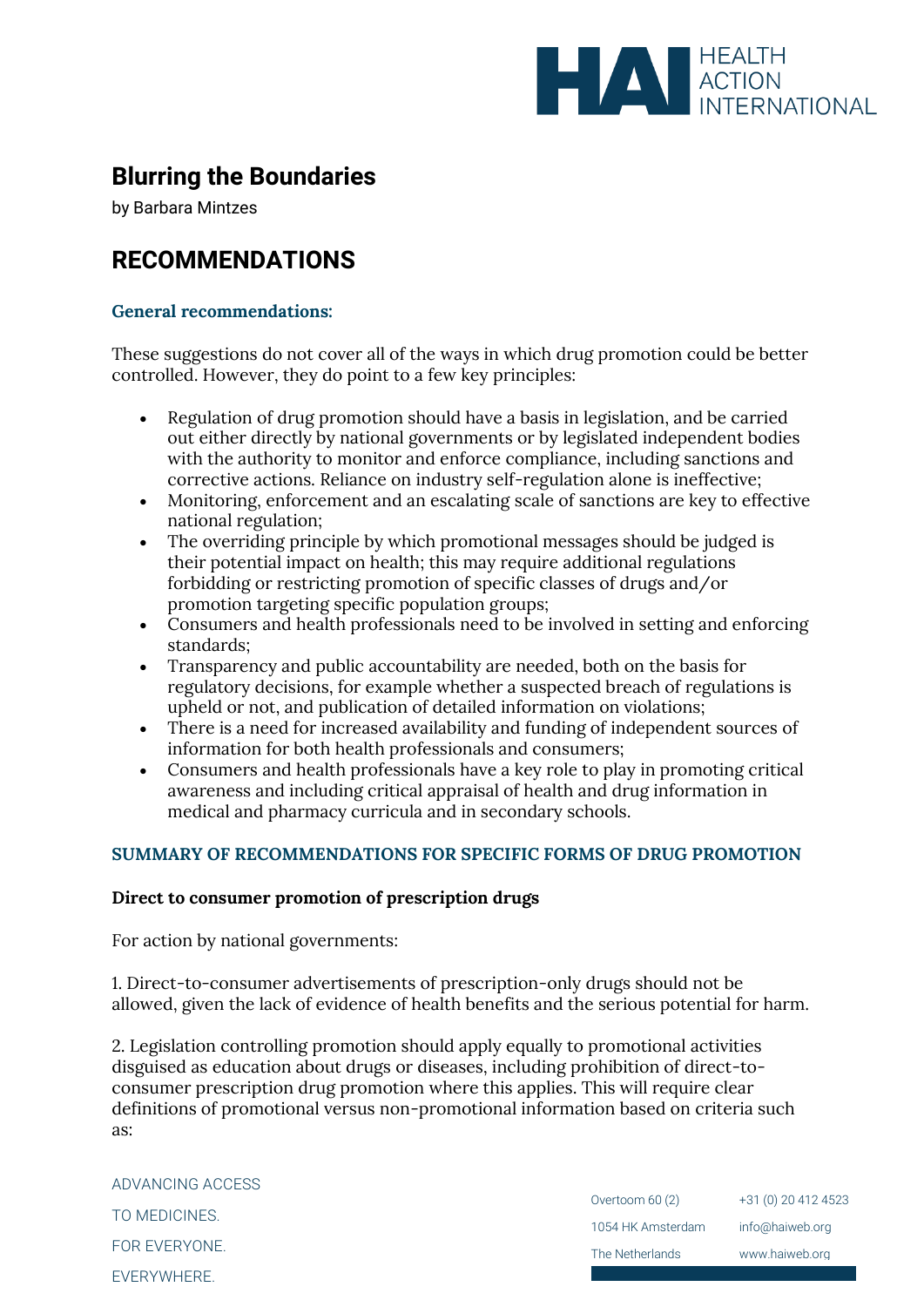

- whether a manufacturer is the direct or indirect source of the information,
- whether information on a disease is linked to recommendations for drug treatment,
- whether disease risks are presented in a manner which could be construed as inciting the public to seek drug treatment,
- whether use of specific drugs is recommended,
- whether diagnostic testing is recommended which may lead to drug treatment,
- and whether all available drug and non-drug treatment options are discussed in a fair and balanced manner.

3. Regulatory authorities may wish to consider a tax on pharmaceutical sales which could be used to set up a blind trust to fund independent drug information for both health professionals and consumers, as well as patient groups and other non-profit and charitable health organizations. Such a trust should be administered by an independent board with full provisions for transparency, public representation and accountability.

## **OTC promotion**:

For action by national governments:

1. Promotion of over-the-counter medicines should be subject to as strict -- if not stricter -- controls than prescription-only drugs, as these products are often bought and used without the advice of a health professional.

2. This information should be presented in a balanced manner, bringing the reader's attention equally to claims about benefits and warnings about risks.

3. All promotional claims about health effects must include validated up-to-date scientific evidence to back those claims.

4. All advertising for OTC drugs should include the following information, presented legibly or audibly. Information should be presented in everyday language and at a low enough literacy level for consumers to understand, and include explanatory graphics where appropriate:

- the name of the active ingredient(s), INN or approved generic name
- the brand name
- the content of active ingredient(s) per dosage form or regimen
- name of other ingredients known to cause problems
- approved therapeutic uses
- dosage form or regimen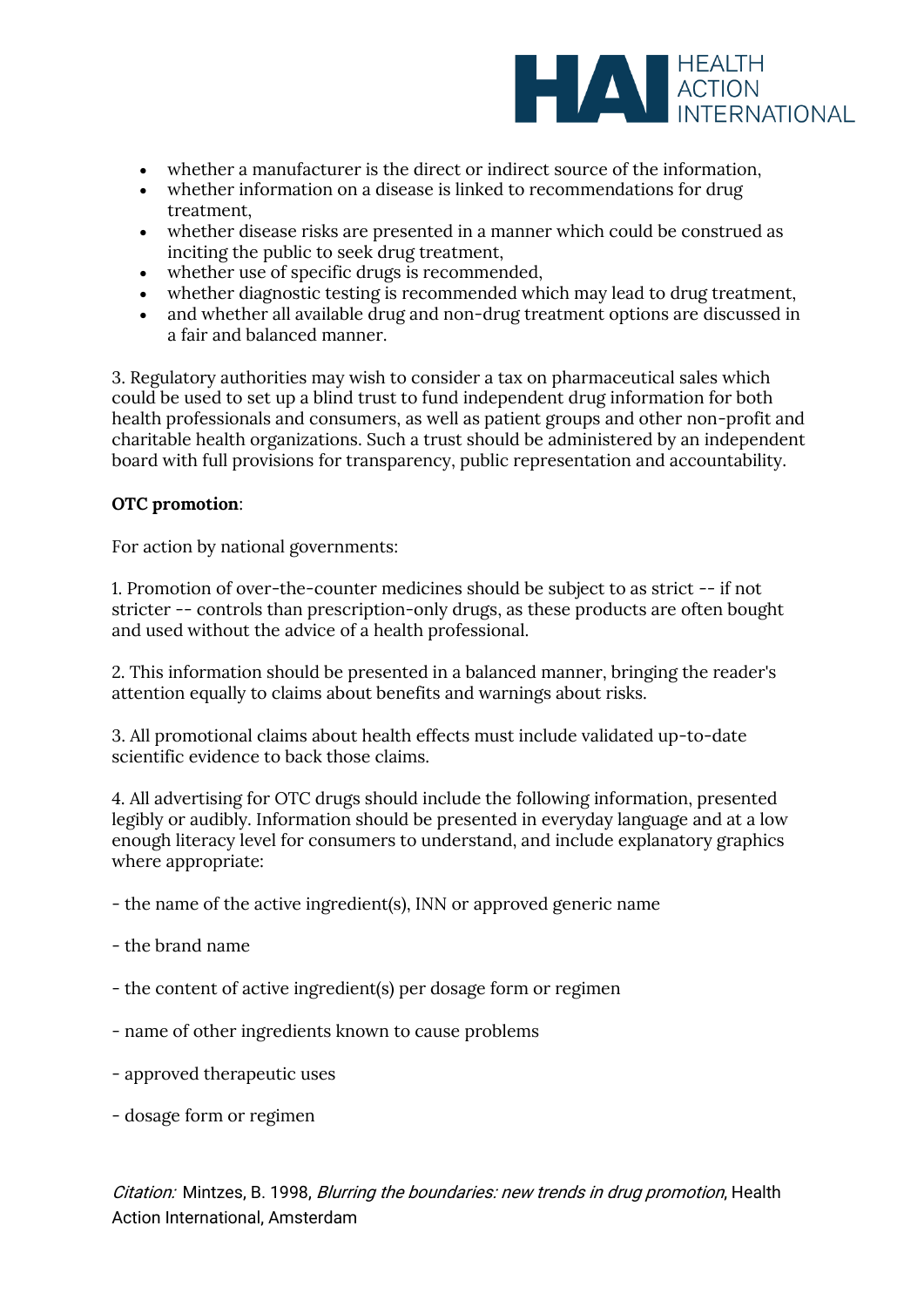

- side effects and major adverse drug reactions
- precautions, contraindications and warnings

- major interactions

- documented degree of effectiveness (difference in treatment success between those taking the medicine and those not using it in placebo-controlled clinical trials)

- name and address of manufacturer or distributer

- reference to scientific literature to back promotional claims.

5. Information on risks and benefits should be presented in everyday language, with graphics where appropriate, and at a low enough literacy level for most of the public to understand.

6. Presently, consumers can obtain information only on expected benefits of OTC drugs before purchasing them; information on risks is generally included only in package inserts which they see after buying a drug. Consumers need pre-purchase access to full, comparative information.

## **Promotion of herbal remedies and dietary supplements:**

For action by national governments:

1. Health claims should only be allowed if evidence exists to back them, with up-to-date scientifically validated documentation provided to back all claims.

2. Where there is traditional experience with a natural remedy but no scientifically validated evidence to support its use, a warning message stating this should be mandatory.

3. If health claims are made for a product, information requirements should follow the guidelines suggested under point 4 of the recommendations for OTC drug promotion.

4. Information on expected benefits and potential risks should be presented in a balanced manner and should be available to consumers before a product is purchased.

### **Industry sponsorship of patient and consumer groups**

For actions by patient and consumer groups:

1. Associations, alliances and networks of patient and consumer health groups as well as individual organizations should consider developing and disseminating ethical guidelines and/or codes of practice on industry sponsorship. These should include provisions for accountability to the organization's membership and the public,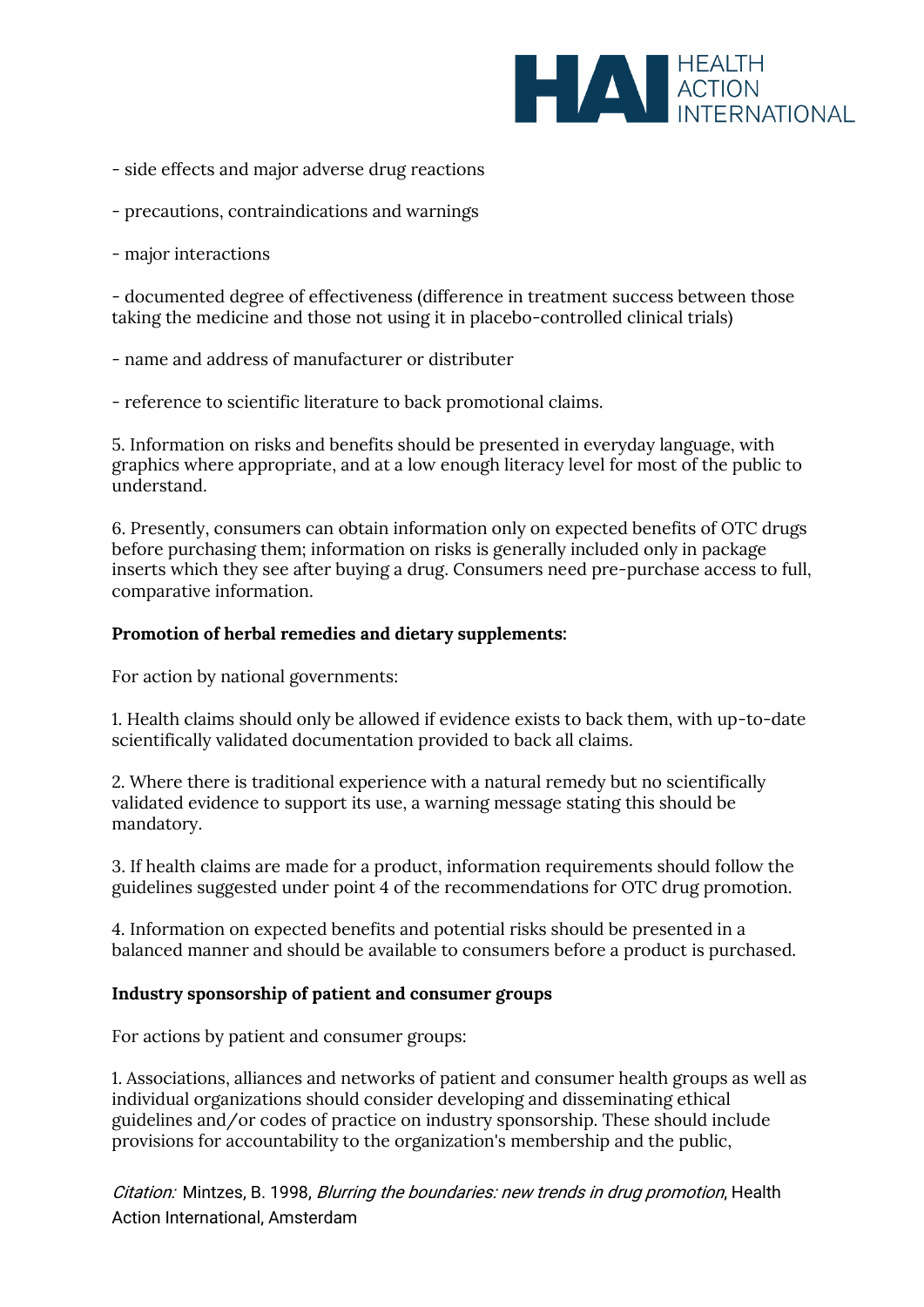

transparency, and exclusion of potential funding sources if conflict of interest is a problem, ie if a funder's financial interests are linked to the organization's membership and/or activities.

2. Blind trusts could be considered as a way consumer groups could accept money from a variety of private sources, which might or might not include the pharmaceutical industry, without compromising their independence.

3. Consumer groups should list sources of funding in all of their publications and at public events, and should have a written policy on quality assurance of information materials, including a procedure for peer review by individuals or organizations who are independent of the pharmaceutical industry.

For action by national governments:

1. Any informational and educational materials whose production is funded by the pharmaceutical industry should be subject to the same regulations governing drug promotion as materials directly produced by a company, including requirements for fair balance, accuracy, avoidance of false or misleading statements or promotion of unapproved uses, an adequate discussion of risks as well as benefits, and pre-screening where this is a legal requirement for pharmaceutical advertising.

2. Regulatory guidelines for sponsored symposia and other meetings targeting health professionals should also apply to public meetings and educational events.

# **Internet promotion**

For action by national governments and international fora:

1. International agreements are needed to regulate product promotion and sales on the Internet as this form of promotion crosses national borders. International harmonization procedures for drug regulation should include agreements covering drug promotion based on guidelines in line with the WHO *Ethical Criteria*. This would create a forum for regulation of cross border promotion, including Internet promotion.

2. Commercial or educational information originating from a commercial source should be required to have the company's name clearly and prominently stated on each screen, whether a company has directly provided the information or paid another party to do so.

3. Direct links from a company's home page should be regulated as if they originated from the company.

4. Advertisements posted internationally on the Internet need to be considered as DTC advertisements as they reach the general public. An on-screen proviso that information is "for US viewers only" or "for health professionals only" is inadequate unless companies wish to add some sort of password mechanism to limit viewing to those to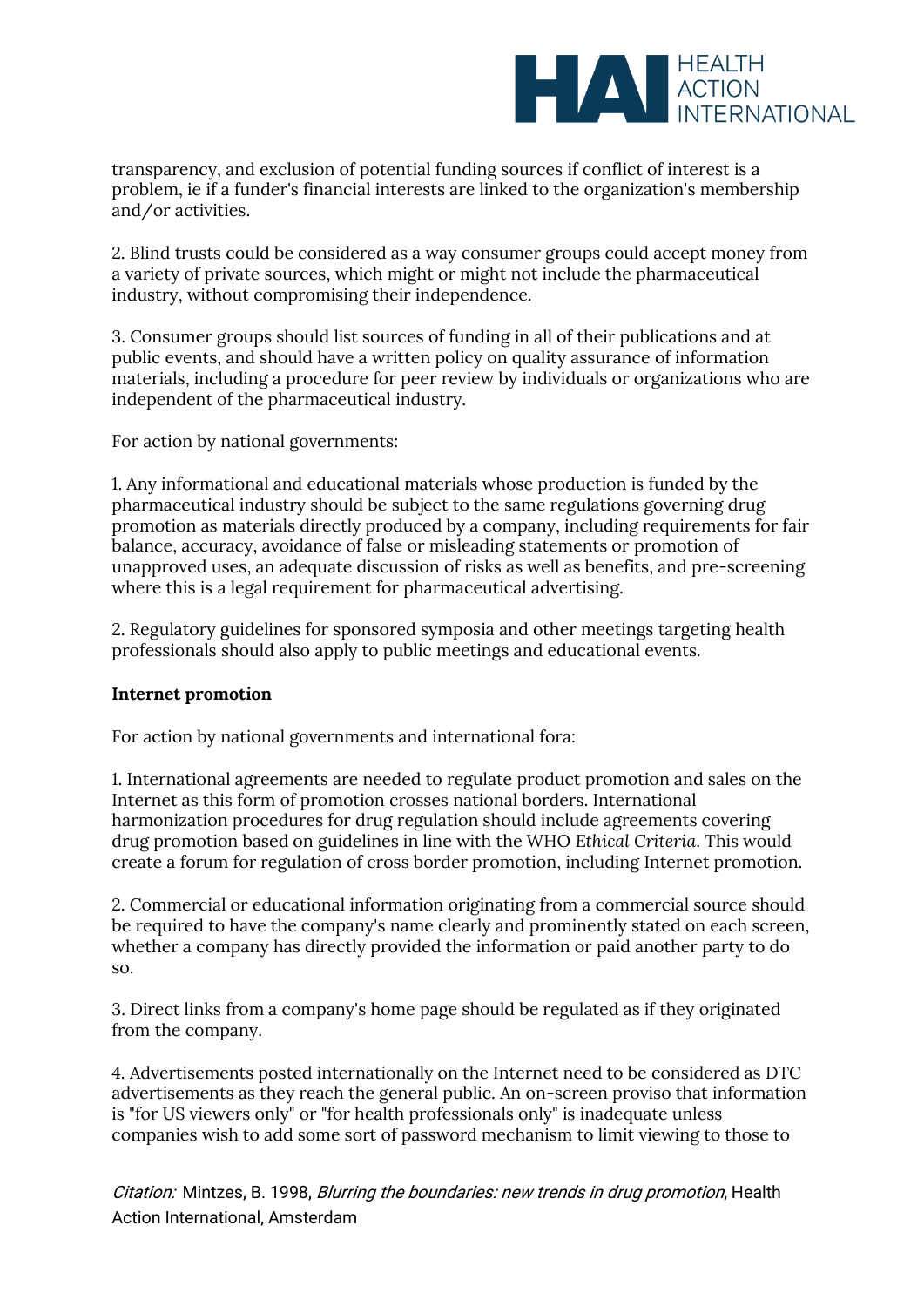

whom it can legally advertise. All posted advertisements should be required to meet similar regulatory standards for content as advertisements in other media, including the need for balanced information on risks and benefits, backing of claims with validated scientific evidence, etc.

5. Educational information provided by pharmaceutical companies on the Internet and in other media about health conditions their products treat should be subject to the same requirements for balance, disclosure of risks as well as benefits, and backing with validated scientific evidence as direct product advertising. In other words claims about the need for treatment should be subject to similar regulation as other forms of drug promotion.

## **Sales representatives**

For action by national governments:

1. National legislation controlling drug promotion should include explicit provisions for the type and balance of information which sales representatives provide to doctors during each visit. This should be based on the official data sheet and should include a balanced presentation of potential benefits and risks, including the generic name, indications, dosage and administration, side effects, contraindications and warnings.

2. Ongoing monitoring of sales representatives' visits is needed, with effective sanctions for inaccuracies and omissions. This could be based on randomized sampling of visits funded through a fee levied on companies and based on the size of their sales forces.

For action by professional medical and pharmaceutical associations:

3. Monitoring the quality of information provided by sales representatives, as described above, should also be a responsibility of professional medical and pharmaceutical associations.

For action by academic institutions:

4. Curricula for medical education should include sessions on how to judge the content and accuracy of information provided by medical representatives.

For action by health service providers:

5. Individual doctors and health services may wish to consider choosing not to see sales representatives, and to devote the time saved to consulting independent information sources assessing new and existing therapies. This can be part of an initiative for a "promotion-free zone."

6. Hospitals, clinics and other health facilities can also introduce guidelines to regulate the activities of sales representatives within their premises. Initiatives which have proved useful include: pre-approval of sales rep visits to a health facility; not allowing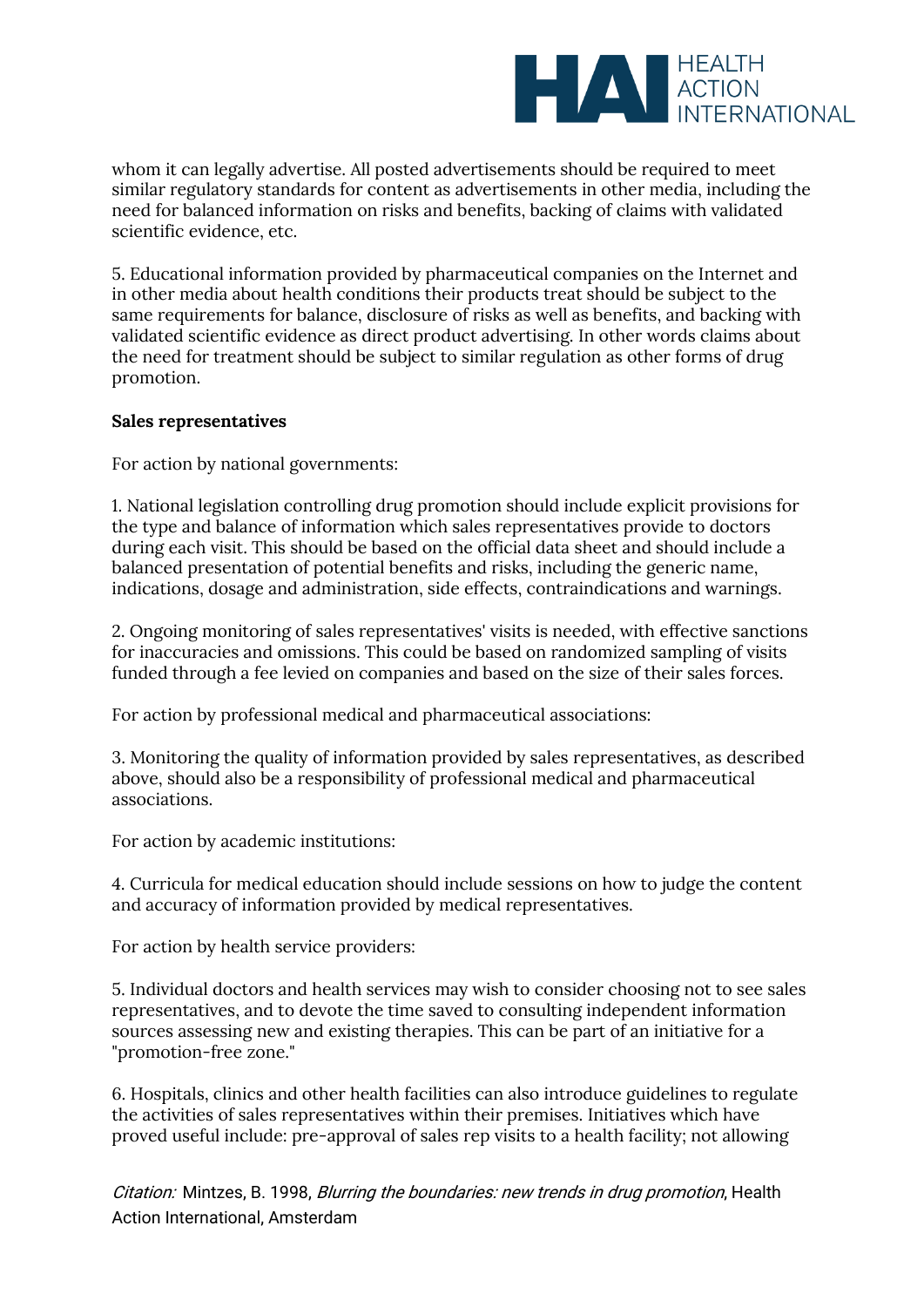

reps into patient care areas; permitting only group presentations, and not allowing sales reps to speak at educational events.

## **Sales and provision of prescribing data**

For action by professional pharmacy associations:

1. Pharmacists should not be allowed to sell personal prescribing information; this information reflects a confidential interaction between doctor and patient and should not be sold to a third party without the expressed written consent of both doctor and patient, whether the doctor's name, the patient's name or both are included.

For action by national governments:

2. National and regional information on drug utilization and sales, based on anonymized data, should be publicly available to interested consumers and health professionals as it can be used to develop and analyze the impact of health policies.

### **Formulary development, health maintenance organizations**

For action by public and private health service providers:

1. Health care providers, patients and payers need independent comparative information on pros and cons of all available treatment options in order to ensure both that potential health and monetary costs do not outweigh potential benefits, and to be able to choose the least costly among equivalent alternatives. This could be provided through public financing of the development, regular updating and wide dissemination of treatment guidelines.

2. Financial independence should be a prerequisite for committee membership to develop formulary lists for Health Maintenance Organizations (HMOs) and other health care providers. Strict conflict of interest criteria should be developed, as well as full transparency, public accountability and consumer representation on formulary committees.

### **Sponsorship of public health services**

For action by national governments:

1. Health care is and should remain a public responsibility. Governments with insufficient funds to provide health services need to look for solutions without the potential for conflict of interest.

2. If funding of public health services from private health corporations is sought, measures such as joint funding of blind trusts can be used to ensure independent control over allocation of resources.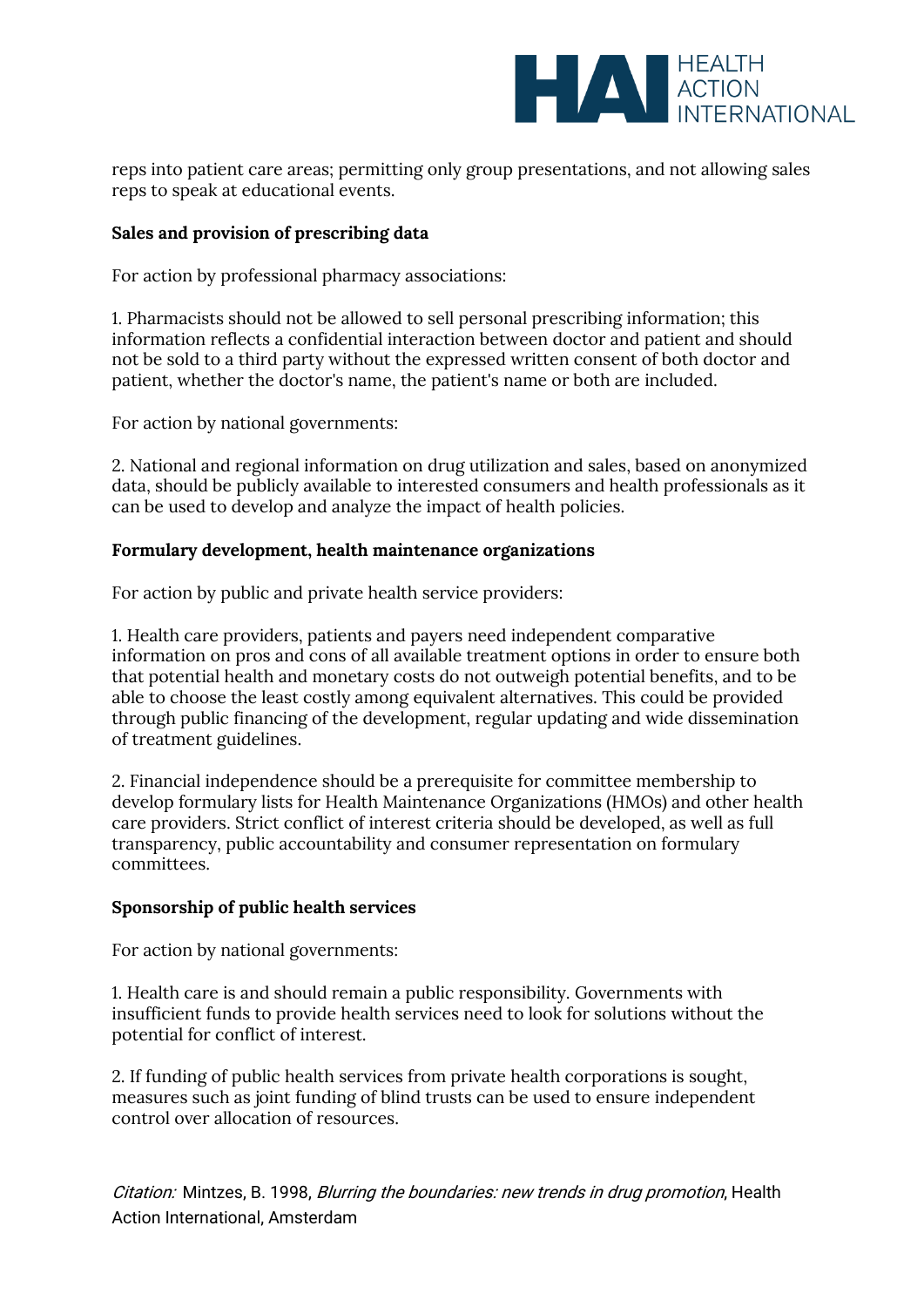

# **Sponsored research**

(based on the recommendations of Bero and Rennie's and the Vancouver Group, see chapter 5)

For action by national governments:

1. National regulatory authorities should require publication of all studies submitted as part of the drug approval process.

2. National governments should set up registries for drug trials and require registration of all clinical trials when initiated (this could be a pre-condition linked to ethics review); with mandatory reports of results of all completed trials linked to the registry. This helps avoid the "positive publication bias" of only studies favouring a sponsor's drug being published.

For action by authors:

1. Financial and material support should be acknowledged and the nature of the support specified.

2. Authors should not enter into agreements that interfere with their control over the decision to publish.

3. Authors of research reports should be the researchers, not industry-supported writers.

For action by medical journal editors:

1. Influence of the sponsor if any on how the way the research has been carried out should be clearly stated: editors should require authors to describe the role of these sources, if any, in study design, collection, analysis, interpretation, and reporting. The type and degree of involvement of the supporting agency should be described in the methods section.

2. Editors should require disclosure of whether the sponsor controlled or influenced the decision to submit the manuscript for publication.

3. Industry funders should not be allowed to buy their way out of the peer review process by funding journals. This would require a more active role for journal editors in jointly setting minimum peer review requirements for publication of medical research results.

### **Consensus conferences**

For action by professional associations, academic institutions and other sponsors of consensus conferences: